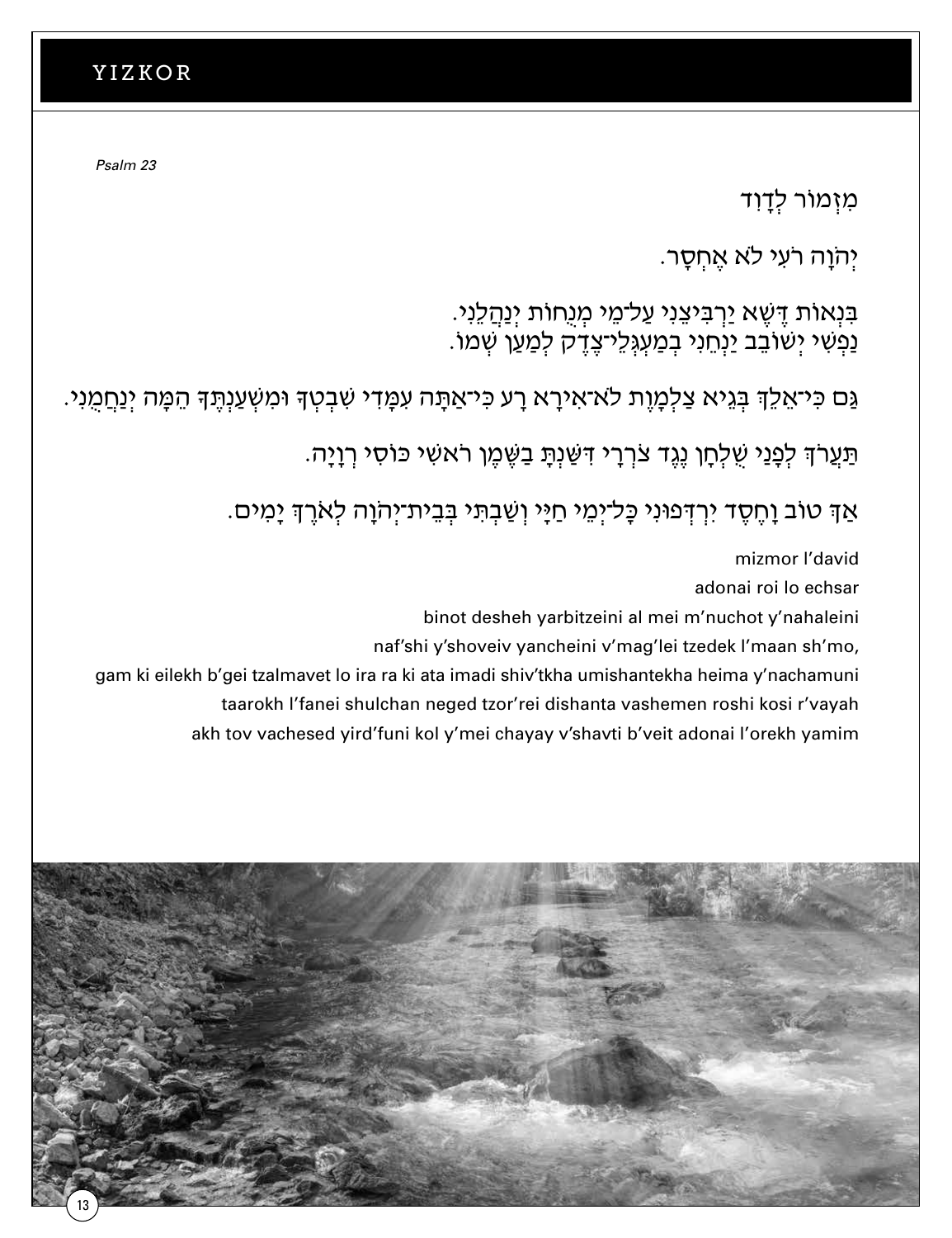### **Psalm of David.**

**The LORD is my shepherd; I shall not want. He makes me to lie down in green pastures He leads me beside the still waters. He restores my soul. He leads me in the paths of righteousness for His name's sake. Yea, though I walk through the valley of the shadow of death, I will fear no evil: for Thou art with me; Thy rod and Thy staff they comfort me. Thou prepares a table before me in the presence of mine enemies: You anoint my head with oil; my cup overflows. Surely goodness and mercy shall follow me all the days of my life: and I will** 

**dwell in the house of the LORD for ever.**

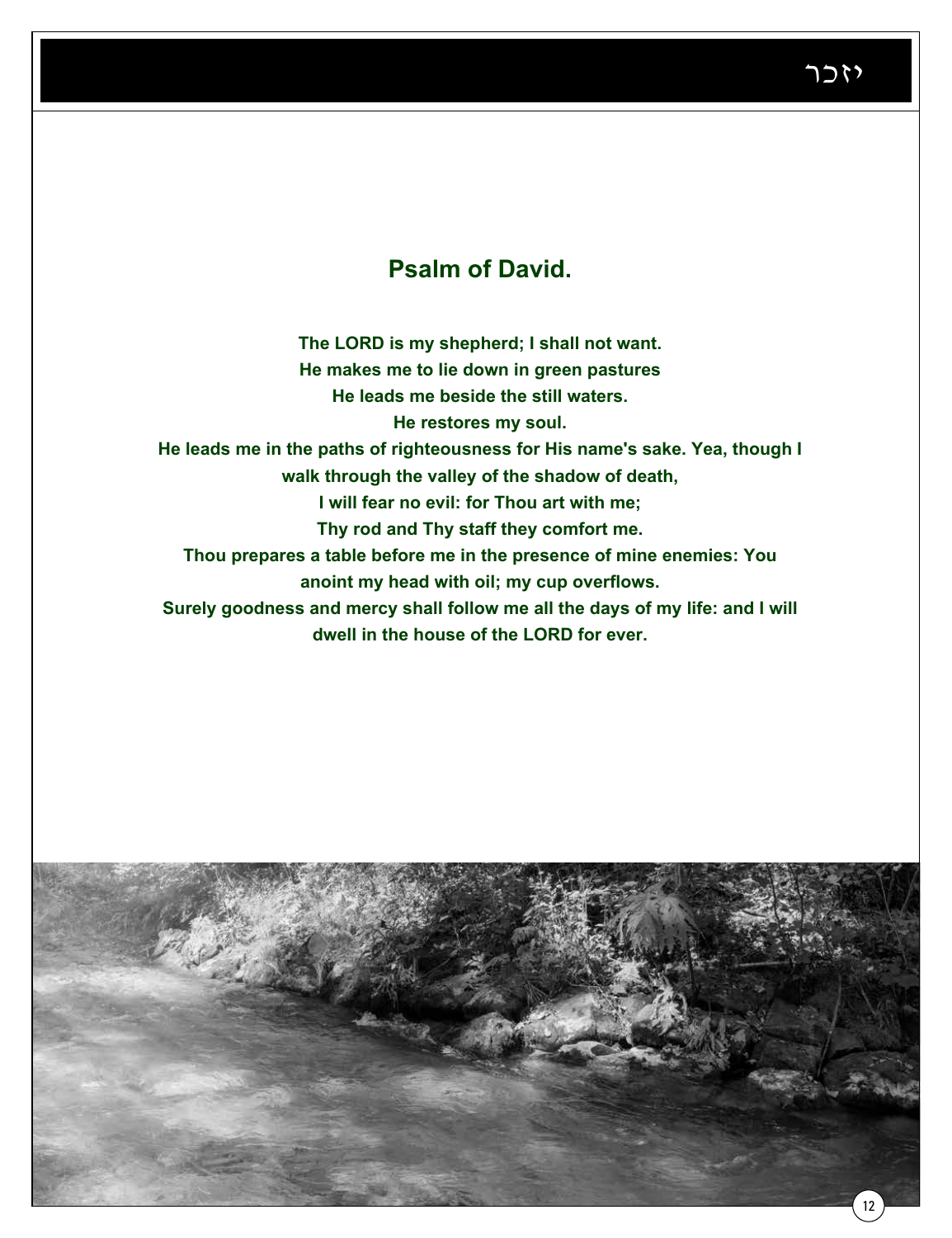14

### **We Remember Them**

At the rising of the sun and at its going down, we remember them.

At the blowing of the wind and in the chill of winter, we remember them.

At the opening of the buds and in the rebirth of spring, we remember them.

At the shining of the sun and in the warmth of summer, we remember them.

At the rustling of the leaves and in the beauty of autumn, we remember them.

> At the beginning of the year and at its end, we remember them.

As long as we live, they too will live; for they are now a part of us, as we remember them.

> When we are weary and in need of strength, we remember them.

> > When we are lost and sick at heart, we remember them.

When we have joy we crave to share, we remember them.

When we have decisions that are difficult to make, we remember them.

When we have achievements that are based on theirs, we remember them.

> As long as we live, they too will live; for they are now a part of us, as we remember them.

*Sylvan Kamens and Jack Riemer*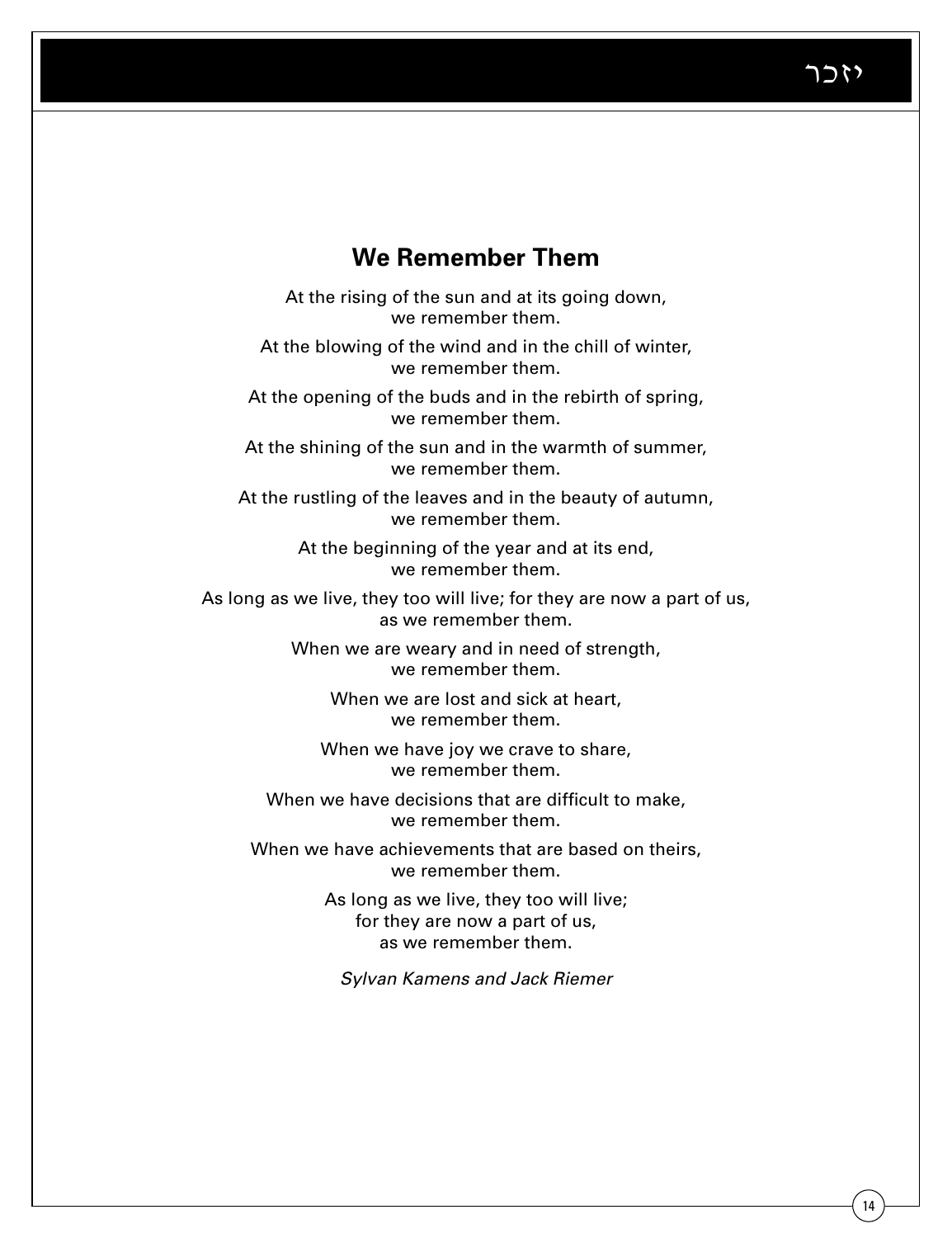# Yizkor

יִזְכֹּר אֱלֹהֵים נִשְׁמוֹת...

 $\mathsf{R}$  : אָבי מוֹרי  $\mathsf{father}$ י אָמָי מוֹרַתְי $\cdot$  mother י אֶת קְרוֹבֵי וְרַעַי seloved relatives and friends ּשֶׁ הָלְכוּ לְעוֹלָמָם. הִנְנִי נוֹדֵר\נוֹדֶרֶת צְדָקָה בַּעֲד הַזְּכָּרַת נִשְׁמוֹתֵיהֶם. אָנָּא תִּהְיָינָה נַפְשָׁם ְ צְרוּרוֹת בִּצְרוֹר הַחַיִּים, וּתְהִי מְנוּחָתָם כָּבוֹד, שֹׂבַע שְׂמָחוֹת אֱת־פָּנֵיךָ נְעָמוֹת בִּימִינְךָ ְנֵצַח וְנֹאמֵר אֲמֵן.

yizkor elohim nishmot... yizkor elohim nishmot...

father: avi mori father: avi mori

mother: imi morati mother: imi morati

beloved relatives and friends: et k'rovay v'reiay beloved relatives and friends: et k'rovay v'reiay

shehalkhu l'olamam. hin'ni nodeir/noderet tzedakah ba'ad hazkarat nishmoteihem. ana thehalkhu l'olamam. hin'ni nodeir/noderet tzedakah ba'ad hazkarat nishmoteihem. ana shenaikhu i olamani. mil ili hodeli/hoderet tzedakan ba ad hazkarat hishmotemeni. ana<br>t'hiyena nafsham tzrurot bitz'ror hachayim ut'hi m'nuchatam kavod, sova s'machot et panekha, n'imot biminkha netzach. V'nomar Amen. biminkha netzach. V'nomar Amen.

May God remember the soul of my loved ones,  $M_{\rm H}$  God remember the soul of my loved ones,  $\sim$ 

| my father, my teacher, | my mother, my teacher, |
|------------------------|------------------------|
| my husband,            | my wife,               |
| my partner,            | my companion,          |
| my brother,            | my sister,             |
| my son,                | my daughter,           |
| my relative,           | my friend,             |

who have gone to their eternal home. In loving testimony to their lives, I pledge tzedaka to help perpetuate ideals important to them. Through such deeds, and through prayer and remembrance, may their souls be bound up in the bond of life. May I prove myself worthy of the many gifts with which they blessed me. May these moments of meditation strengthen the ties that link me to their memory. May they rest in peace forever in God's presence. Amen.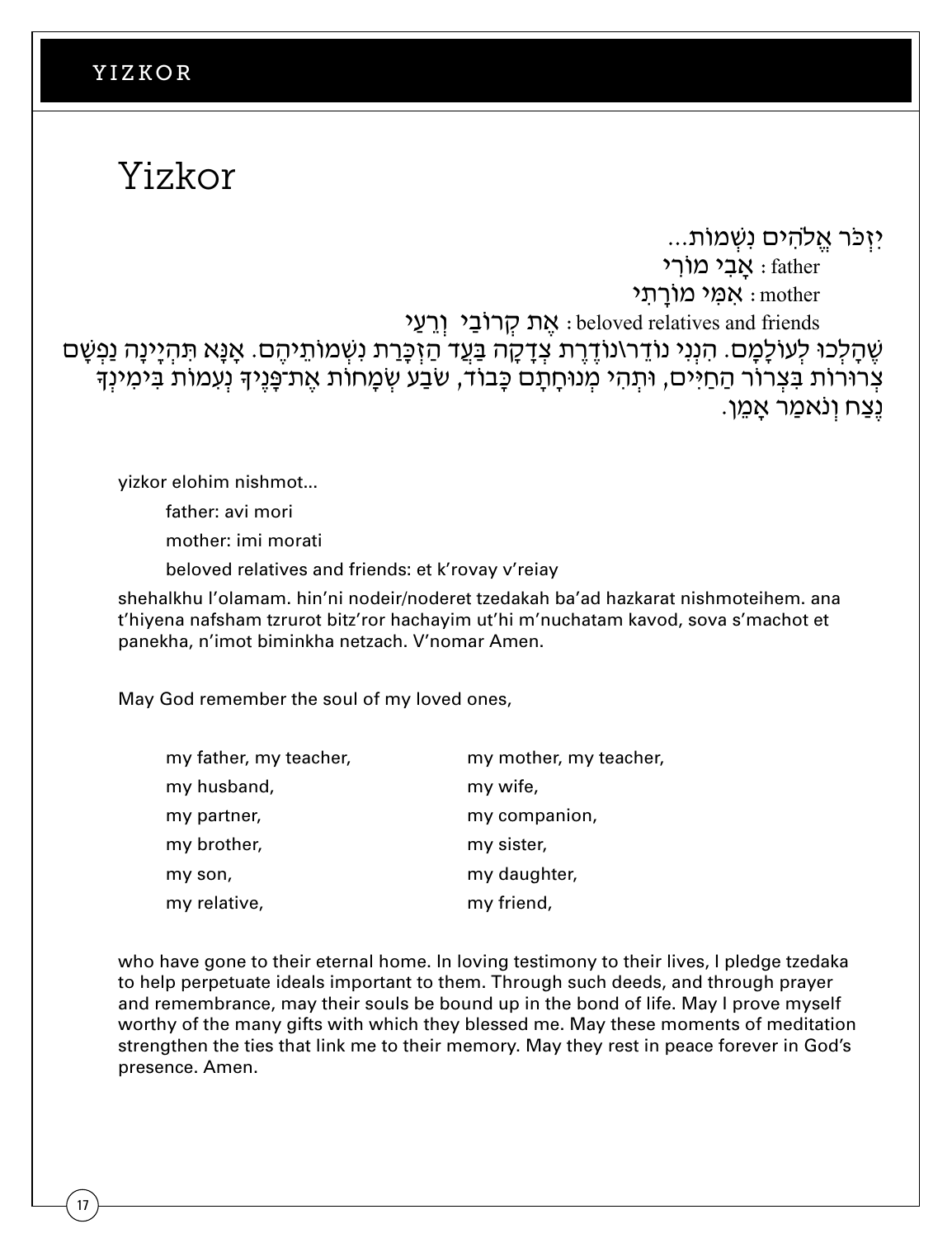#### **El Malei Rachamim: A Memorial Prayer El Malei Rachamim: A Memorial Prayer**

אֵל מַלֵא רַחֲמִים, שׁוֹכֵן בַּמְּרוֹמִים, הַמְצֵא מְנוּחַה נְכוֹנַה תַּחַת כַּנְפֵי הַשְּׁכְינַה, בִּמַעֲלוֹת קִדוֹשִׁים וּטְהוֹרִים כִּזְהַר הַרַקִיעַ מַזְהִירִים, לִנְשָׁמוֹת כֹּל אֱלֶה שֶהָזְכֲרנוּ היּוֹם לִבְרַכָּה ְשֶׁהַלְכוּ לְעוֹלָמֶם, בְּגֵן עֲדֶן תִּהֶא מְנוּחַתַם. אֲנַּה בָּעֲל הַרַחֲמִים הַסְתִּירֶם בְּסֶתֶר ּ כְּנָפֵיךָ לְעוֹלָמִים. וּצְרוֹר בִּצְרוֹר הַחַיִּים אֶת נִשְׁמוֹתֵיהֶם. יְיָ הוּא נַחֲלָתַם, וְיָנִוּחוּ בְּשָׁלוֹם . על מִשִׁכּבוֹתיהם. וְנֹאמֵר אָמֵן

Exalted, Compassionate God,

Grant perfect peace in Your sheltering presence, among the holy and pure whose radiance is like the heavens to *On Yizkor Days and at Sites of Martyrdom*:

*On Yizkor Days and at Sites of Martyrdom:* the martyrs of our people who gave their lives for the sanctification of God's name,

*On Yizkor Days and Yom Hashoah: On Yizkor Days and Yom Hashoah*: on fizkor *Days and Tom Hashoan.*<br>the women and children of the House of Israel who were slaughtered and burned in the Shoah, Shoah,

*On Yizkor Days and Yom Hazikaron, Memorial Day:* those who bravely laid down their lives for our country, *On Yizkor Days and Yom Hazikaron, Memorial Day*: those who bravely laid down their lives for our country,

*On Yizkor Days:*

all those we recall today who have gone to their eternal home.

an these the recent tear, the here gone to their sternal home.<br>May they find eternal shelter beneath Your sheltering wings and may their souls be bound up in the bond of life. ay they imd eternal shelter beheath four sheltering wings and h<br>Un the bond of life

Adonai is their portion. May the shelt eternal shelter beneath Your sheltering wings and may the souls be bound up in the bound up in the bound up in the souls be bound up in the bound up in the bound up in the bound up in the bound up in the boun

May they rest in peace. And let us say, Amen.